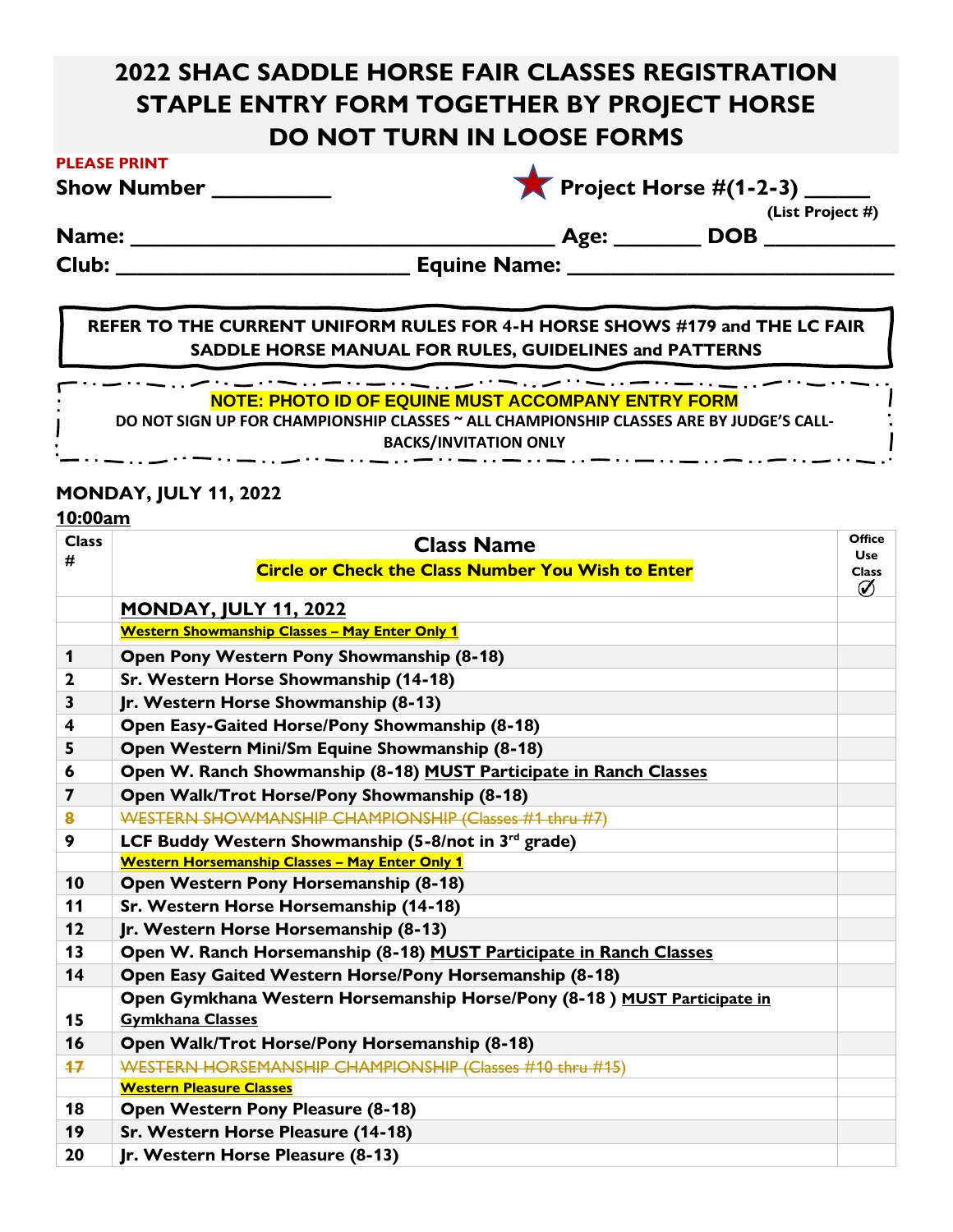| 21 | <b>Open Easy-Gaited Western Horse/Pony Pleasure (8-18)</b>                                      |  |
|----|-------------------------------------------------------------------------------------------------|--|
| 22 | <b>Walk/Trot Open Horse/Pony Pleasure (8-18)</b>                                                |  |
| 23 | WESTERN PLEASURE CHAMPIONSHIP (Classes #18 thru #21)                                            |  |
|    | <b>Pattern Class</b>                                                                            |  |
| 24 | Open Pattern Class - Walk/Trot Pattern ONLY - (8-18)                                            |  |
|    | Mini Combo Class- All Entries Must Have Received an "A" Grade in the CURRENT Fair's Showmanship |  |
|    | Classes to be Eligible for Mini Combo - Must Enter by 5:00pm Monday 7/11                        |  |
| 25 | Open Mini/Sm Equine In-Hand Equine Combination Class (8-18) - 5:30pm                            |  |

#### **Mini Combo & Versatility Class Sign-up**

**By 5:00pm Monday**

**All Entries Must Have Received an "A" Grade in the CURRENT Fair's Showmanship Classes to be Eligible for Mini Combo & Versatility Participation**

**JUNIOR FAIR PARADE AT 3:00PM ~ OPENING CEREMONIES ~ KING & QUEEN CROWNING AT 4:00PM**

#### **TUESDAY, JULY 12, 2022**

#### **10:00am**

| <b>Class</b> | <b>Class Name</b>                                                                                  | <b>Office</b><br><b>Use</b> |
|--------------|----------------------------------------------------------------------------------------------------|-----------------------------|
| #            | <b>Circle or Check the Class Number You Wish to Enter</b>                                          | <b>Class</b><br>Ø           |
|              | <b>TUESDAY, JULY 12, 2022</b>                                                                      |                             |
|              | <b>English Showmanship Classes - May Enter Only 1</b>                                              |                             |
| 26           | Open English Pony Showmanship (8-18)                                                               |                             |
| 27           | Sr. English Horse Showmanship (14-18)                                                              |                             |
| 28           | Jr. English Horse Showmanship (8-13)                                                               |                             |
| 29           | Open Easy-Gaited English Showmanship (8-18)                                                        |                             |
| 30           | Open English Mini/Sm Equine Showmanship (8-18)                                                     |                             |
| 31           | Open Walk/Trot English Showmanship (8-18)                                                          |                             |
| 32           | ENGLISH SHOWMANSHIP CHAMPIONSHIP (Classes #26 thru #31)                                            |                             |
| 33           | LCF Buddy English Showmanship (5-8/not in 3rd grade)                                               |                             |
| 34           | SHOWMANSHIP SWEEPSTAKES (1 <sup>ST</sup> Places Only) (8-18) (1 <sup>st</sup> Places Only)         |                             |
| 35           | CHERI SIRAVO SHOWMANSHIP MEMORIAL CLASS - (8-18) (1 <sup>ST</sup> -& 2 <sup>ND</sup> -Places Only) |                             |
|              | <b>English Equitation Classes - May Enter Only 1</b>                                               |                             |
| 36           | <b>Open English Pony Equitation (8-18)</b>                                                         |                             |
| 37           | Sr. English Horse Equitation (14-18)                                                               |                             |
| 38           | Jr. English Horse Equitation (8-13)                                                                |                             |
| 39           | <b>Open Easy-Gaited Horse/Pony Equitation (8-18)</b>                                               |                             |
| 40           | Open English Walk/Trot Horse/Pony Equitation (8-18)                                                |                             |
| 41           | <b>ENGLISH EQUITATION CHAMPIONSHIP (Classes #36 thru #39)</b>                                      |                             |
|              | <b>English Pleasure Classes</b>                                                                    |                             |
| 42           | Open English Pony Pleasure (8-18)                                                                  |                             |
| 43           | Sr. English Horse Pleasure (14-18)                                                                 |                             |
| 44           | Jr. English Horse Pleasure (8-13)                                                                  |                             |
| 45           | Open Easy Gaited Horse/Pony Pleasure (8-18)                                                        |                             |
| 46           | Open English Walk/Trot Horse/Pony Pleasure (8-18)                                                  |                             |
| 47           | <b>ENGLISH PLEASURE CHAMPIONSHIP (Classes #42 thru #44)</b>                                        |                             |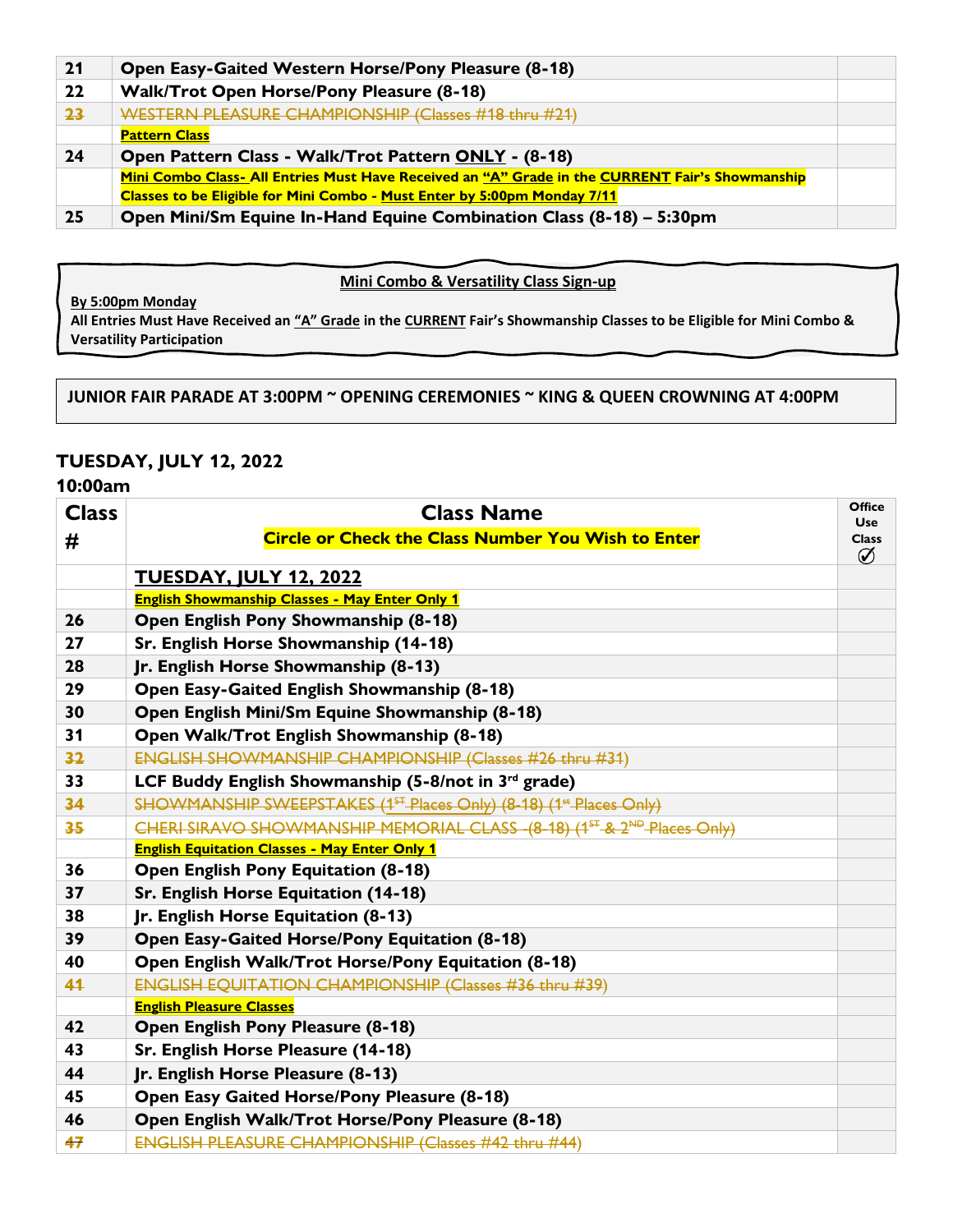|    | <u><b>Jumping Classes – May Enter 3 - Choose 1 Hunter Hack – 1 Equitation O/F – 1 Working Hunter O/F</b></u> |  |
|----|--------------------------------------------------------------------------------------------------------------|--|
|    | <b>Class – Same Height – Only</b>                                                                            |  |
| 48 | Open Hunter Hack (8-18) – (2' jumps)                                                                         |  |
| 49 | Open Equitation Over Cross Rails (8-18) - May Be Trotted Without Penalty                                     |  |
| 50 | Open Cross Rail Hunter (8-18) - May Be Trotted Without Penalty                                               |  |
| 51 | <b>Open Novice Equitation Over Fences (8-18)</b>                                                             |  |
| 52 | <b>Open Green Working Hunter Over Fences (8-18)</b>                                                          |  |
| 53 | <b>Open Intermediate Equitation Over Fences (8-18)</b>                                                       |  |
| 54 | <b>Open Low Working Hunter Over Fences (8-18)</b>                                                            |  |
|    | <b>Western Riding Classes - May Enter 1 Only</b>                                                             |  |
| 55 | Open Western Riding (8-18) - Pattern A                                                                       |  |
| 56 | Open Western Riding (8-18) - Pattern B                                                                       |  |

### **GYMKHANA CLASSES – SHOWBILL #1**

| <b>Class</b> | <b>Class Name</b>                                                                                       | <b>Office</b><br><b>Use</b> |
|--------------|---------------------------------------------------------------------------------------------------------|-----------------------------|
| #            | <b>Circle or Check the Class Number You Wish to Enter</b>                                               | <b>Class</b><br>Ø           |
| 57           | *Open Speed & Control Horse/Pony (8-18)                                                                 |                             |
| 58           | *Open Cones & Barrels Horse/Pony (8-18)                                                                 |                             |
| 59           | *Sr. Barrels Horse/Pony (14-18)                                                                         |                             |
| 60           | *Jr. Barrels Horse/Pony (8-13)                                                                          |                             |
| 61           | Open Walk/Trot Barrels (8-18)(Cantering is Off Pattern, DQ) Entry Into Canter Classes Prohibited        |                             |
| 62           | *Sr. Flags Horse/Pony (14-18) - (Loss of Forward Motion is Off Pattern, DQ)                             |                             |
| 63           | *Jr. Flags Horse/Pony (8-13) - (Loss of Forward Motion is Off Pattern, DQ)                              |                             |
| 64           | *Sr. Dream Weaver Horse/Pony (14-18)                                                                    |                             |
| 65           | *Jr. Dream Weaver Horse/Pony (8-13)                                                                     |                             |
| 66           | <b>Open 2-Man Relay Race FUN Class <math>(8-18)</math></b> $\sim$ Does Not Count Towards Any High Point |                             |

## **WEDNESDAY, JULY 13, 2022**

### **10:00am**

| <b>Class</b><br># | <b>Class Name</b><br><b>Circle or Check the Class Number You Wish to Enter</b> | <b>Office</b><br><b>Use</b><br><b>Class</b><br>Ø |
|-------------------|--------------------------------------------------------------------------------|--------------------------------------------------|
|                   | <b>WEDNESDAY JULY 13, 2022</b>                                                 |                                                  |
|                   | <b>Mini Classes</b>                                                            |                                                  |
| 67                | Open & LCF Buddy Mini/Sm. Eq. Hunter In-Hand Class (5-18)                      |                                                  |
| 68                | Open & LCF Buddy Mini/Sm. Eq. Jumper In-Hand Class (5-18)                      |                                                  |
| 69                | Open & LCF Buddy Mini/Sm. Eq. Speed & Action Class (5-18)                      |                                                  |
| 70                | Open & LCF Buddy Mini/Sm. Eq. Poles Class (5-18)                               |                                                  |
| 71                | Open & LCF Buddy Mini/Sm. Eq. Dream Weaver Class (5-18)                        |                                                  |
| 72                | Open & LCF Buddy Mini/Sm. Eq. Grasshopper Class (5-18)                         |                                                  |
| 73                | Open & LCF Buddy Mini/Sm. Eq. Barrels Class (5-18)                             |                                                  |
| 74                | LCF Buddy Lead Line Walk Barrels - Horse/Pony (5-8/not in 3rd grade)           |                                                  |
| 75                | LCF Buddy Lead Line Walk Poles - Horse/Pony (5-8/not in 3rd grade)             |                                                  |
|                   | <b>Driving Classes</b>                                                         |                                                  |
| 76                | Open Ground Driving Reinsmanship - Horse/Pony/Mini/Sm. Eq. (8-18)              |                                                  |
| 77                | Open Pleasure Driving - Horse/Pony/Mini/Sm. Eq. (8-18)                         |                                                  |
| 78                | Open Reinsmanship Class - Horse/Pony/Mini/Sm. Eq. (8-18)                       |                                                  |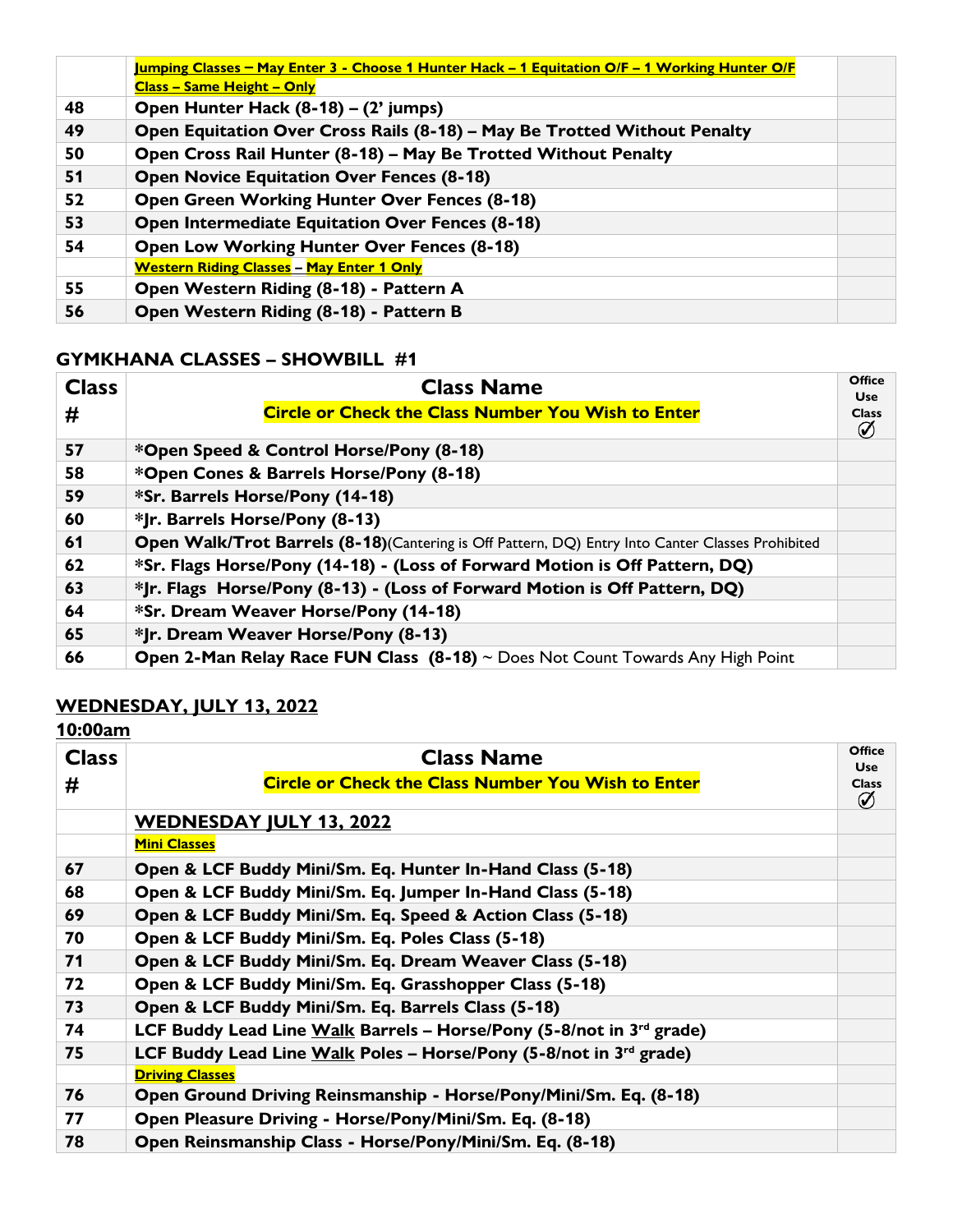| 79 | Open Driven Trail - Horse/Pony/Mini/Sm. Eq. (8-18)                                              |  |
|----|-------------------------------------------------------------------------------------------------|--|
|    | <b>Trail In-Hand Classes</b>                                                                    |  |
| 80 | Sr. Trail In-Hand - Horse/Pony/Mini/Sm. Eq. (14-18)                                             |  |
| 81 | Jr. Trail in Hand - Horse/Pony/Mini/Sm. Eq. (8-13)                                              |  |
| 82 | LCF Buddy Trail In-Hand - Horse/Pony/Mini/Sm Equine (5-8/not in 3 <sup>rd</sup> grade)          |  |
|    | <b>Western Riding Classes - Enter 1 Class Only</b>                                              |  |
| 83 | Open Western Reining - Pattern A - (8-18)                                                       |  |
| 84 | Open Western Reining - Pattern B - (8-18)                                                       |  |
| 85 | Open Western Reining - Pattern C - (8-18)                                                       |  |
|    | <b>Fun Classes</b>                                                                              |  |
| 86 | Open Horse/Pony Egg & Spoon (8-18)                                                              |  |
| 87 | Open Horse/Pony Command Class (8-18)                                                            |  |
| 88 | Open Horse/Pony \$\$Dollar\$\$ Bareback (8-18)                                                  |  |
| 89 | Sr. Bareback Western Horse/Pony Horsemanship (14-18)                                            |  |
| 90 | Jr. Bareback Western Horse/Pony Horsemanship (8-13)                                             |  |
|    | <b>Ground Roping Classes</b>                                                                    |  |
| 91 | Sr. Ground Roping Class (14-18) - Bring Lariat (see 4-H Rule Book for rules & guidelines)       |  |
| 92 | <b>Jr. Ground Roping Class (8-13)</b> - Bring Lariat (see 4-H Rule Book for rules & guidelines) |  |
|    | <b>Obstacle Classes</b>                                                                         |  |
| 93 | <b>Senior Obstacle Class (14-18)</b>                                                            |  |
| 94 | Junior Obstacle Class (8-13)                                                                    |  |
| 95 | Open Mini/Sm Equine In-Hand Obstacle Class (8-18)                                               |  |
| 96 | LCF Buddy Lead Line WALK Obstacle Class (5-8/not in 3rd grade)                                  |  |
|    | <b>Costume Class</b>                                                                            |  |
| 97 | <b>Open Costume Class (8-18)</b>                                                                |  |
| 98 | LCF Buddy Costume Class (5-8/not in 3rd grade)                                                  |  |
|    |                                                                                                 |  |

### **GYMKHANA CLASSES – SHOWBILL #2**

| <b>Class</b> | <b>Class Name</b>                                                                               | <b>Office</b><br><b>Use</b> |
|--------------|-------------------------------------------------------------------------------------------------|-----------------------------|
| #            | <b>Circle or Check the Class Number You Wish to Enter</b>                                       | <b>Class</b><br>$\emptyset$ |
| 99           | *Sr. Poles Horse/Pony (14-18)                                                                   |                             |
| 100          | *Jr. Poles Horse/Pony (8-13)                                                                    |                             |
| 101          | Open Walk/Trot Poles (8-18) (Cantering is Off Pattern, DQ) Entry Into Canter Classes Prohibited |                             |
| 102          | *Sr. Stakes Race (14-18)                                                                        |                             |
| 103          | *Jr. Stakes Race Horse/Pony (8-13)                                                              |                             |
| 104          | *Sr. Texas Keyhole Horse/Pony (14-18)                                                           |                             |
| 105          | *Jr. Texas Keyhole Horse/Pony (8-13)                                                            |                             |
| 106          | *Sr. Grasshopper Horse/Pony (14-18)                                                             |                             |
| 107          | *Jr. Grasshopper Horse/Pony (8-13)                                                              |                             |
| 108          | *Open Ball Race Horse/Pony (8-18)                                                               |                             |
| 109          | *Open Down & Back Race Horse/Pony (8-18)                                                        |                             |